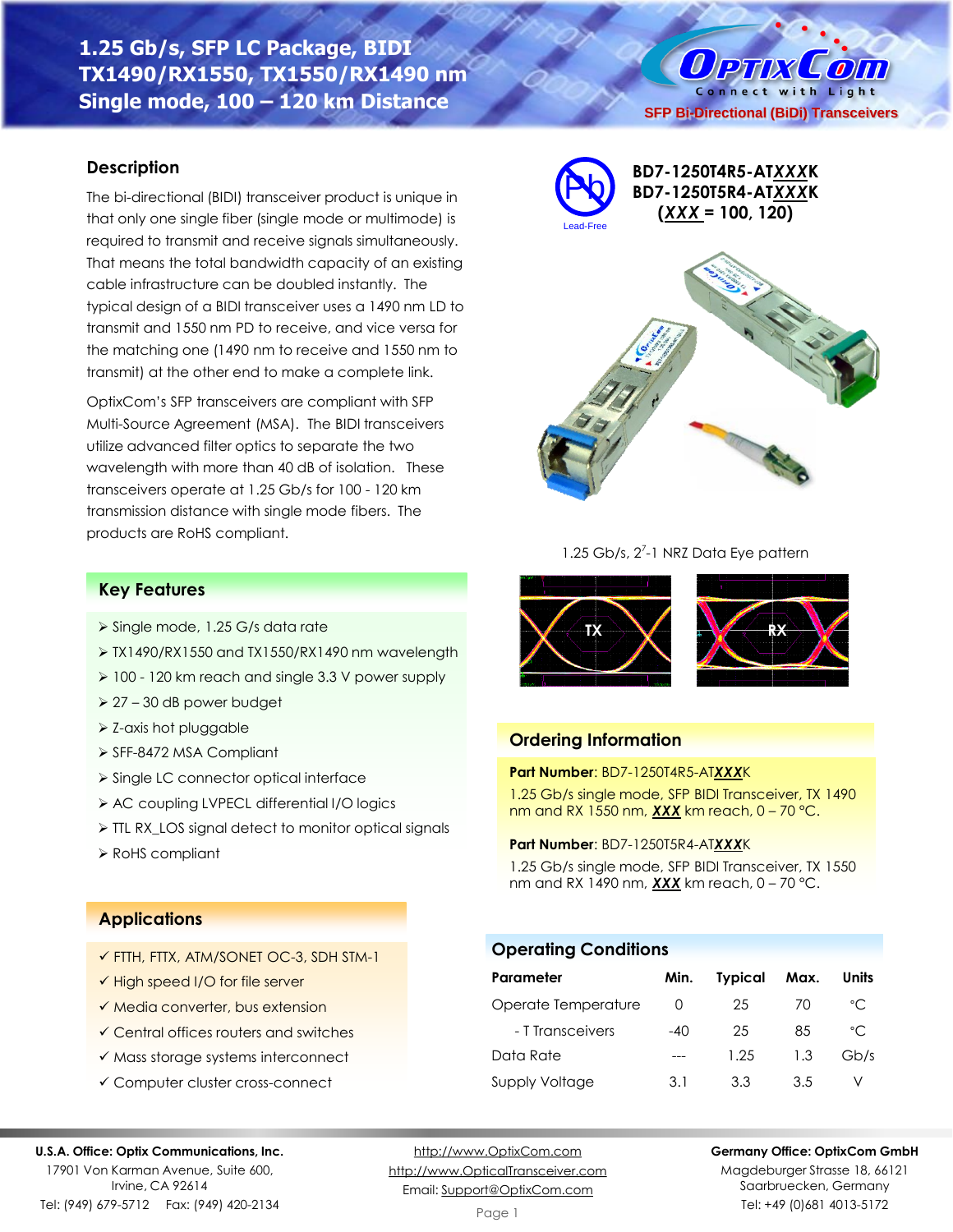

## **Absolute Maximum Ratings**

| <b>Parameter</b>                         | Symbol                | Min.   | Max.       | <b>Units</b>   |
|------------------------------------------|-----------------------|--------|------------|----------------|
| Storage Temperature                      | Tst                   | $-40$  | 85         | $^{\circ}C$    |
| <b>Supply Voltage</b>                    | Vcc                   | $-0.5$ | 4.0        | ٧              |
| Input Voltage                            | <b>V<sub>IN</sub></b> | $-0.5$ | <b>Vcc</b> | ٧              |
| <b>Operating Current</b>                 | lop                   | ---    | 400        | mA             |
| Output Current                           | lo                    | ---    | 50         | m <sub>A</sub> |
| Soldering Temperature (10 sec. on leads) | Tsd                   |        | 260        | $^{\circ}C$    |

## **General Transmitter Characteristics**

| Parameter                                 | Symbol                | Min.     | <b>Typical</b> | Max.   | <b>Units</b> |
|-------------------------------------------|-----------------------|----------|----------------|--------|--------------|
| Differential Input Voltage <sup>1</sup>   | $\Delta$ Vi           | 0.4      | ---            | 1.8    | $\vee$       |
| Differential Input Impedance <sup>2</sup> | Z                     | ---      | 100            |        | ohm          |
| Rise/Fall Time (20% -80%)                 | Tr/Tr                 | ---      | ---            | 260    | ps           |
| Side Mode Suppression Ratio               | <b>SMSR</b>           | 30       |                |        | dB           |
| Relative Intensity Noise                  | <b>RIN</b>            | ---      | ---            | $-120$ | dB           |
| <b>Total Jitter</b>                       | Tj                    | $---$    | $---$          | 227    | ps           |
| <b>TX Disable Power</b>                   | $P$ OFF               |          |                | $-45$  | dBm          |
| TX Disable Voltage - High                 | <b>V<sub>DH</sub></b> | 2.0      |                | Vcc    | ν            |
| TX Disable Voltage - Low                  | $V_{DI}$              | $\Omega$ |                | 0.8    | $\vee$       |
| TX Fault Output - High                    | $V$ FH                | 2.0      |                | Vcc    | $\vee$       |
| TX Fault Output - Low                     | $V_{FI}$              | $\Omega$ | ---            | 0.8    | V            |
| <b>TX Disable Assert Time</b>             | Tass                  | ---      | ---            | 10     | μS           |
| <b>TX Disable Deassert Time</b>           | Tdisass               | ---      | ---            | 1.0    | ms           |
| Time to Initialize                        | Tas                   | ---      | ---            | 300    | ms           |
| TX Fault from Fault to Assertion          | Tfault                | ---      |                | 100    | μS           |
| TX Disable Time to Start Reset            | Treset                | 10       |                |        | μS           |

Notes:

- 1. Module is designed for AC LVPECL coupling. See the design guide for proper termination.
- 2. Single ended will be 50 ohm for each signal line.

**Class 1 Laser Product Complies with 21 CFR 1040.10 and 1040.11**

**U.S.A. Office: Optix Communications, Inc.** 17901 Von Karman Avenue, Suite 600, Irvine, CA 92614 Tel: (949) 679-5712 Fax: (949) 420-2134





TÜVRheinland



**Germany Office: OptixCom GmbH** Magdeburger Strasse 18, 66121 Saarbruecken, Germany Tel: +49 (0)681 4013-5172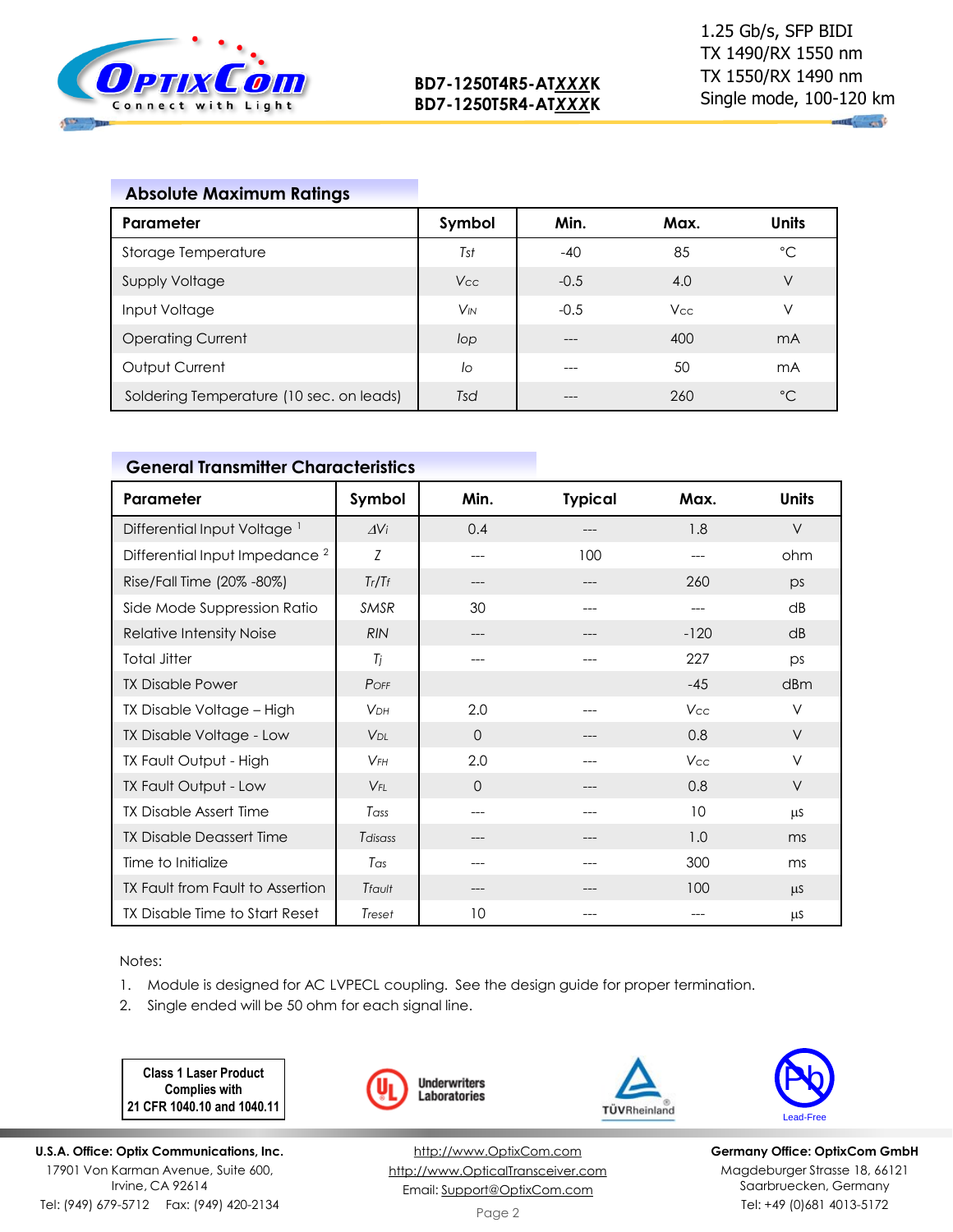

**ALL STRE** 

| Parameter                                 | Symbol          | Min.     | <b>Typical</b> | Max.       | <b>Units</b> |
|-------------------------------------------|-----------------|----------|----------------|------------|--------------|
| Differential Output Voltage <sup>1</sup>  | AV <sub>O</sub> | 0.4      |                | 1.8        | ν            |
| Differential Input Impedance <sup>2</sup> | Z               | ---      | 100            |            | Ohm          |
| Optical Return Loss                       | OL              | 14       |                |            | dB           |
| Rise/Fall Time (20% -80%)                 | Tr/Tr           |          |                | 350        | ps           |
| Signal Detect Hysteresis                  | $PsD + - PSD$   |          |                | $---$      | dB           |
| Crosstalk                                 |                 | ---      |                | $-40$      | dB           |
| RX Signal Loss Output - High              | $V_{RI+}$       | 2.0      |                | <b>Vcc</b> | ν            |
| RX Signal Loss Output - Low               | $V_{RI}$        | $\Omega$ |                | 0.8        | V            |
| RX Signal Loss Assert Time                | $T_{RI}$ +      | ---      |                | 100        | μS           |
| RX Signal Loss Deassert Time              | $T_{RL}$        | ---      |                | 100        | μS           |
| Serial ID Clock Rate                      | $f_{\rm C}$     | ---      |                | 100        | <b>kHz</b>   |

Notes:

1. Module is designed for AC LVPECL coupling. See the design guide for proper termination.

2. Single ended will be 50 ohm for each signal line.

**Class 1 Laser Product Complies with 21 CFR 1040.10 and 1040.11**

**U.S.A. Office: Optix Communications, Inc.** 17901 Von Karman Avenue, Suite 600, Irvine, CA 92614 Tel: (949) 679-5712 Fax: (949) 420-2134



[http://www.OptixCom.com](http://www.optixcom.com/) [http://www.OpticalTransceiver.com](http://www.optoictech.com/) Email: [Support@OptixCom.com](mailto:Support@optoICtech.com)





**Germany Office: OptixCom GmbH** Magdeburger Strasse 18, 66121 Saarbruecken, Germany Tel: +49 (0)681 4013-5172